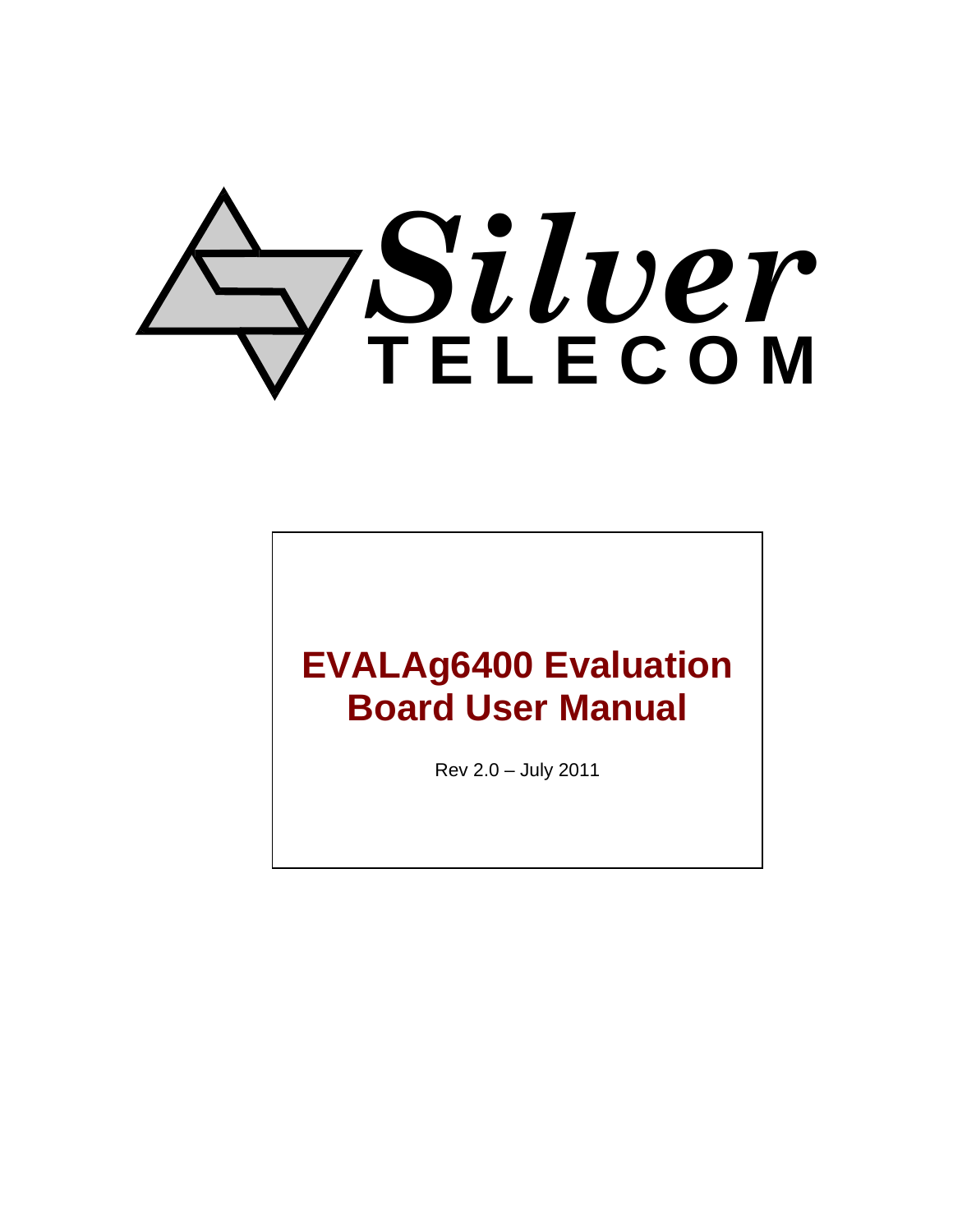## <span id="page-1-0"></span>1 Table of Contents

| 1                           |                          | <b>Table of Contents</b>  |   |
|-----------------------------|--------------------------|---------------------------|---|
| $\mathbf{2}$                | <b>Table of Figures</b>  |                           |   |
| 3                           |                          | <b>Introduction</b>       | 2 |
| 4                           | <b>Board Description</b> |                           |   |
|                             | 4.1                      |                           |   |
|                             | 4.2                      |                           |   |
|                             |                          |                           |   |
|                             | 4.4                      |                           |   |
|                             |                          |                           |   |
|                             | 4.6                      |                           |   |
|                             |                          |                           |   |
| 5                           |                          | <b>Equipment Required</b> |   |
| <b>Using the Board</b><br>6 |                          |                           | 9 |
|                             | 6.1                      |                           |   |
|                             | 6.2                      |                           |   |
|                             | 6.3                      |                           |   |

## 2 Table of Figures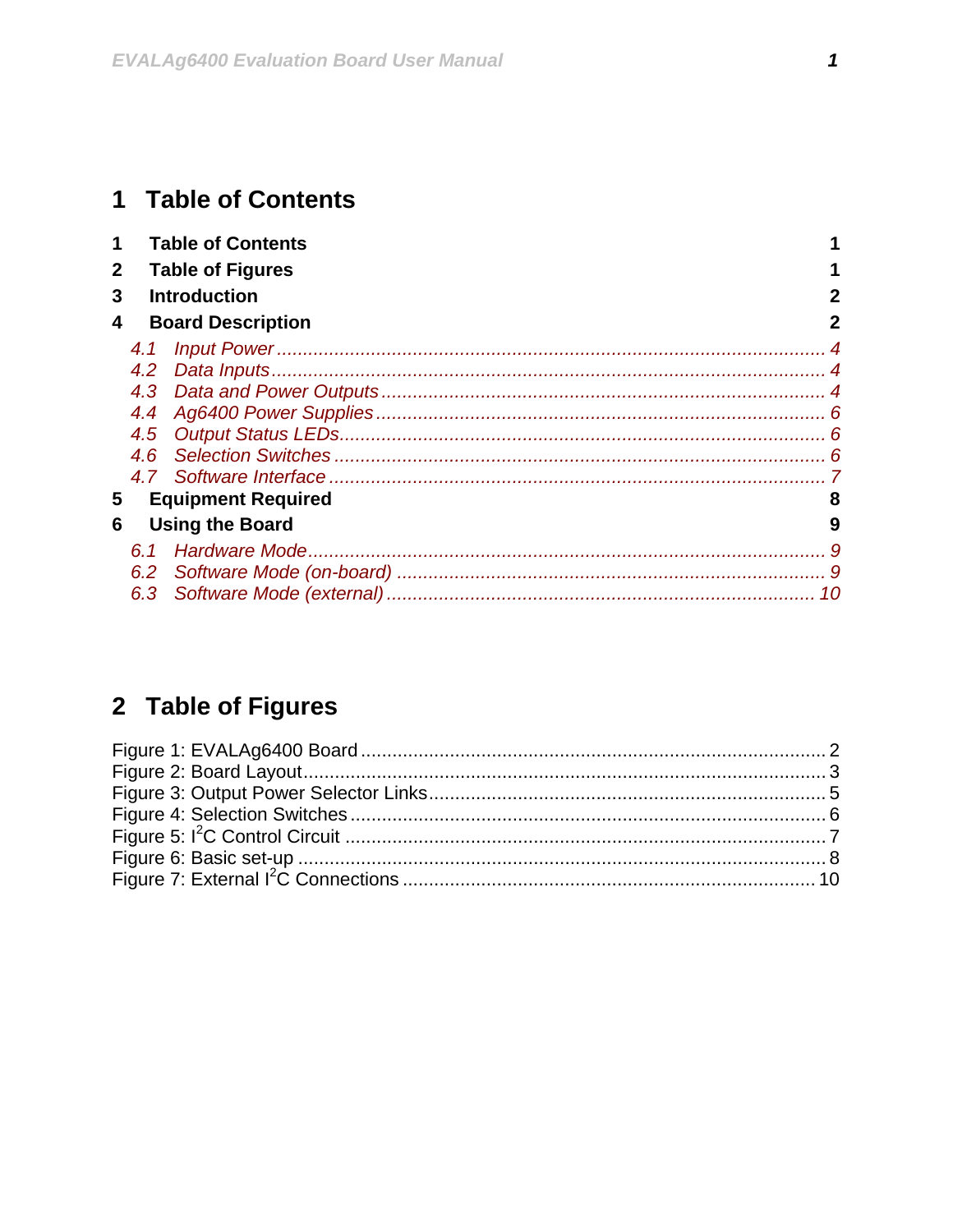#### <span id="page-2-0"></span>**3 Introduction**

This manual is intended to be a guide to using the "EVALAg6400 evaluation board" with Silver Telecom Power Sourcing Equipment (PSE) module.

## **4 Board Description**

The EVALAg6400 evaluation board will work with the Ag6400 only.



Figure 1: EVALAg6400 Board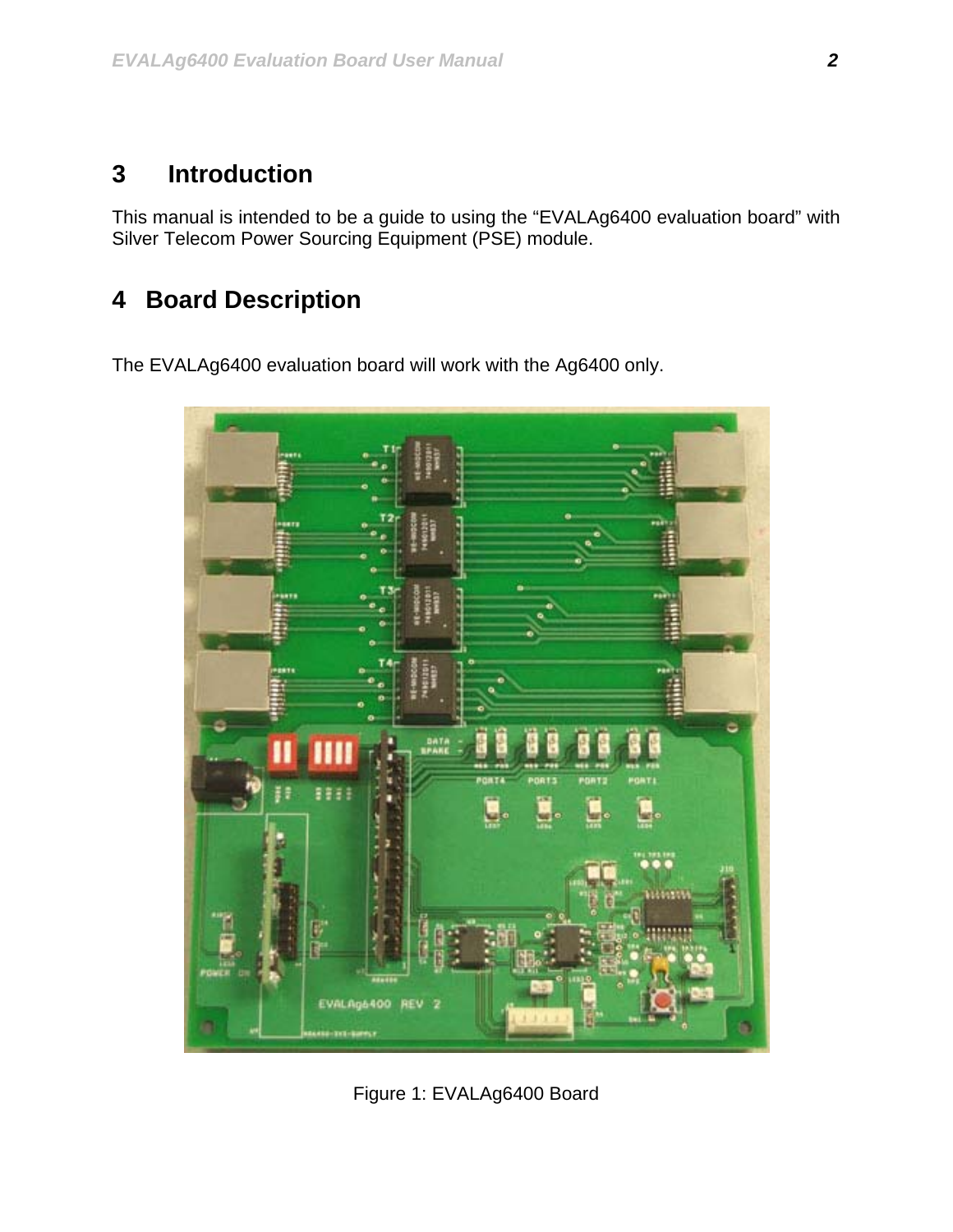<span id="page-3-0"></span>

Figure 2: Board Layout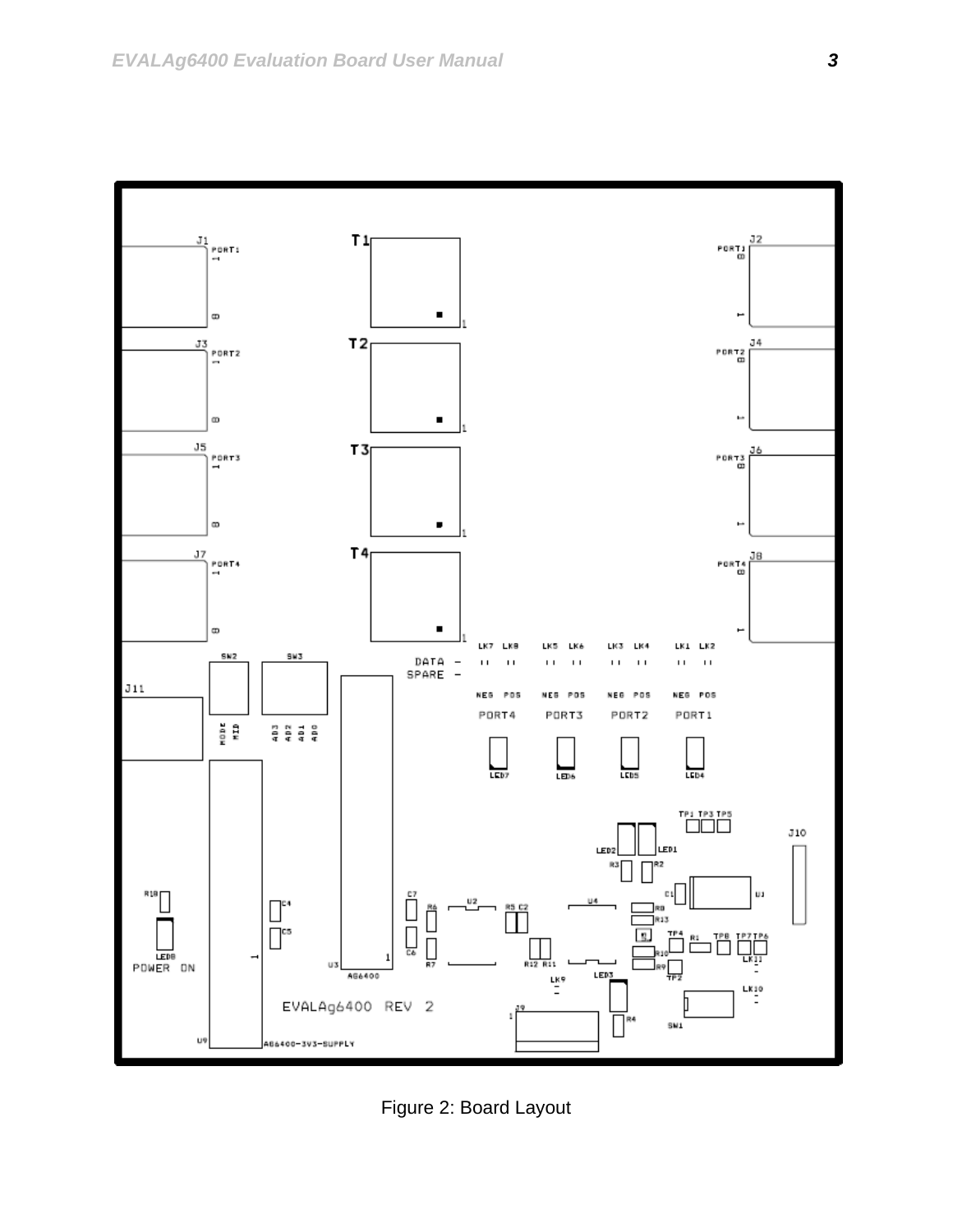#### <span id="page-4-0"></span>*4.1 Input Power*

Input power for the Ag6400 is supplied through J11, which is a standard DC10 connector with a 2.5mm (Dia) centre pin. For use with IEEE802.3af Powered Devices the input voltage can be between -45V to -57V and for IEEE802.3at PDs the voltage can be between -50V and -57V. It is important that the power supply used has sufficient current capability to handle all four ports at maximum load.

J11 centre pin is +Ve with respect to the outer connection. The EVALAg6400 board does have a protection diode in series with the centre pin, to prevent damage if the polarity is accidentally reversed.

When the Ag6400 is set in hardware mode this is the only power that the board needs.

#### *4.2 Data Inputs*

The EVALAg6400 board has four 10/100BASE-T data inputs: -

PORT  $1 - J1$ PORT  $2 - J3$ PORT  $3 - J5$ PORT  $4 - J7$ 

#### *4.3 Data and Power Outputs*

The EVALAg6400 board has four 10/100BASE-T outputs: -

PORT  $1 - J2$ PORT  $2 - J4$ PORT  $3 - J6$ PORT  $4 - 38$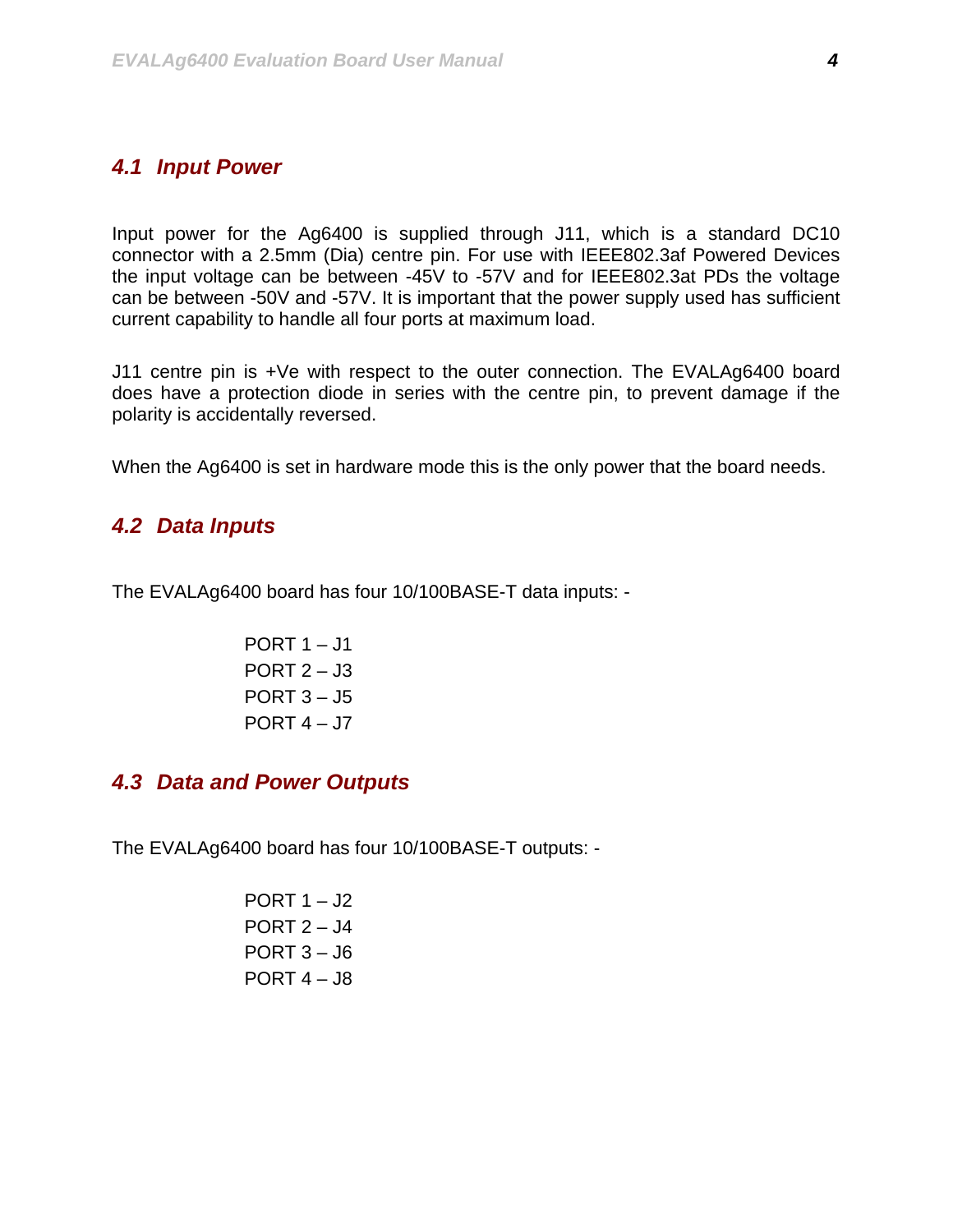<span id="page-5-0"></span>Power can be applied to either the spare pairs or the data pairs on any port by setting the position of the links LK1 to LK8, as shown below.

With jumper links positioned between the top and centre pins, the power will be supplied on the DATA pairs.

With jumper links positioned between the centre and bottom pins, the power will be supplied on the SPARE pairs.



Figure 3: Output Power Selector Links

It is important that these links are in the same position for each output port pair: –

LK1 & LK2 – Both on DATA or both on SPARE LK3 & LK4 – Both on DATA or both on SPARE LK5 & LK6 – Both on DATA or both on SPARE LK7 & LK8 – Both on DATA or both on SPARE

It is not allowed to have one of the above pairs connected to the DATA pair and the other connected to the SPARE pair (e.g. LK1 – DATA and LK2 – SPARE).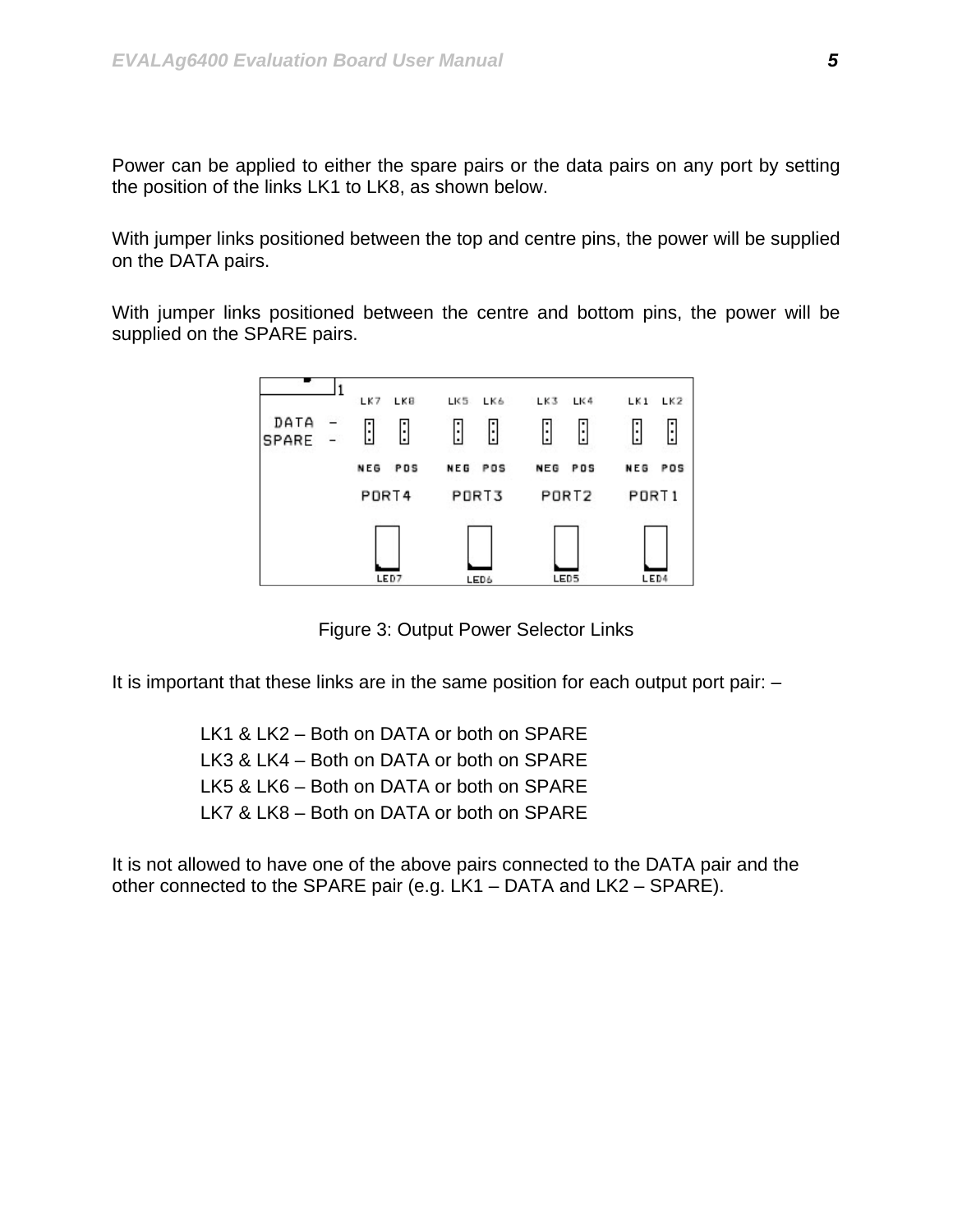#### <span id="page-6-0"></span>*4.4 Ag6400 Power Supplies*

The EVALAg6400 board only requires one power supply (as mentioned in Section 4.1), but the AG6400 requires two supplies  $V_{CC}$  and  $V_{EE}$ . In addition to this the  $V_{CC}$  supply to the Ag6400 must power up before the  $V_{EE}$  supply.

To make this easier the module U9 take the input voltage from J11 (-45V to -57V) and generates the  $V_{CC}$  supply rail (+3.3V). In addition to this is also connects the  $V_{CC}$  rail to the Ag6400 before switching the input supply from J11 to the  $V_{EE}$  rail.

#### *4.5 Output Status LEDs*

When the Ag6400 is operating normally LEDs 4, 5, 6 and 7 will illuminate when power is being applied to that port.

#### *4.6 Selection Switches*

SW2 connects to the MID and MODE pins (which have internal pull down resistors), when the switch is closed the pin will be connected to  $V_{\text{CC}}$  (Logic 1).

SW3 connects to the AD0 – AD3  $I^2C$  address inputs (which have internal pull up resistors), when the switch is closed the pin will be connected to 0V (Logic 0).



Figure 4: Selection Switches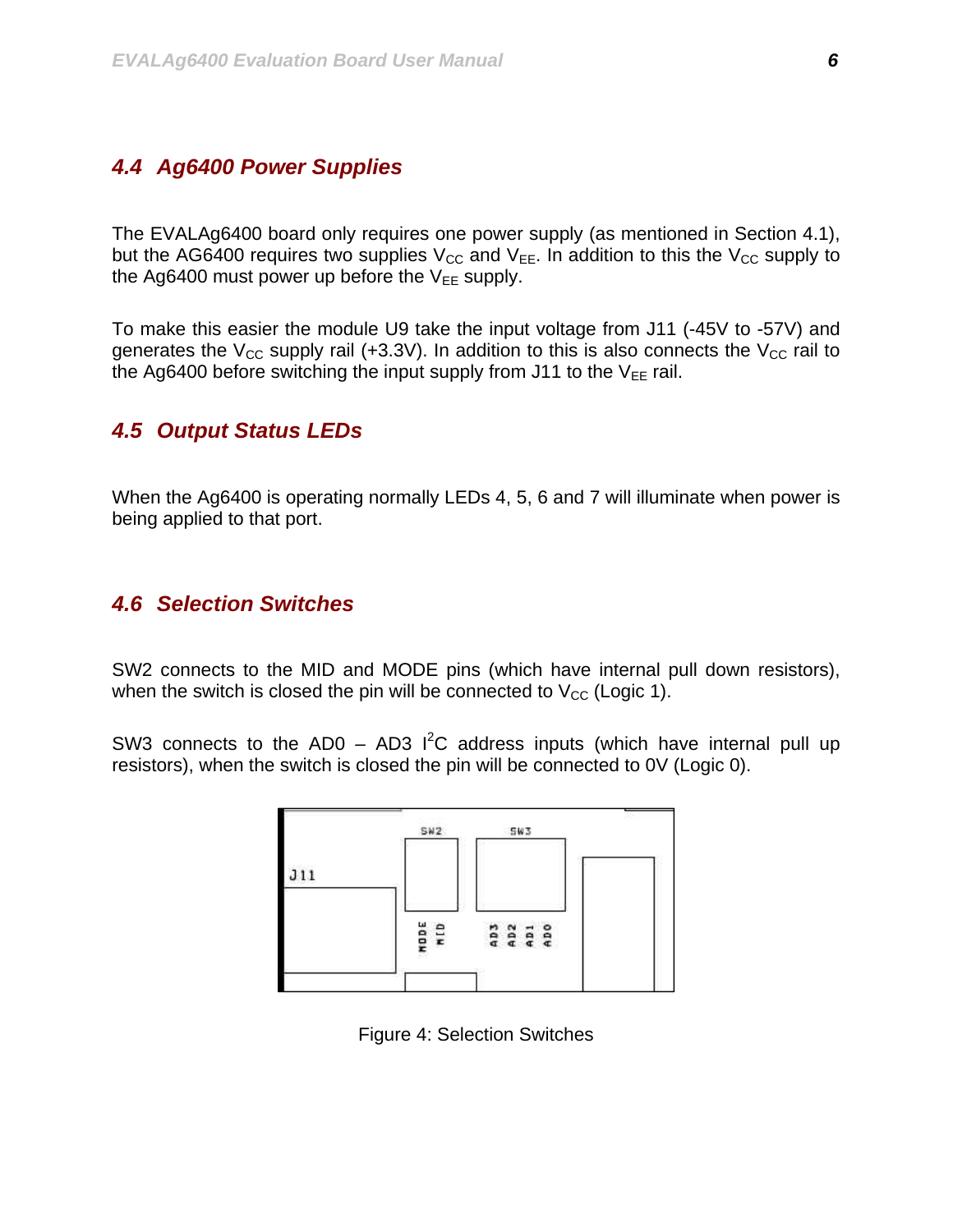#### <span id="page-7-0"></span>*4.7 Software Interface*

By default the EVALAg6400 board operates the Ag6400 in Hardware Mode. But it does have the capably of operating the Ag6400 in Software Mode. To run the board in Software Mode the circuit shown in Figure 5 needs to be powered from an isolated 5V power supply. The circuit is designed to run from an isolated supply with opto-isolators to demonstrate the example shown in the Ag6400 datasheet Figure 8.

The isolated 5V is supplied is connected through J9 -



Pin 1 is connected to GND and Pin 6 is connected to +5V

Figure 5: I<sup>2</sup>C Control Circuit

The EVALAg6400 can be used in software mode, either by using the on-board  $\mu$ controller (U1), or from an external controller via the  $I^2C$  port on J9.

To use the on-board µ-controller links LK9 to LK11 must be fitted.

To use an external controller links LK10 and LK11 must be removed (isolating the onboard  $\mu$ -controller from the  $I^2C$  bus. LK9 connects SDI and SDO together for SDA, this link can be removed if you want separate control lines.

When using the on-board  $\mu$ -controller all switches on SW3 (AD0-3) must be closed.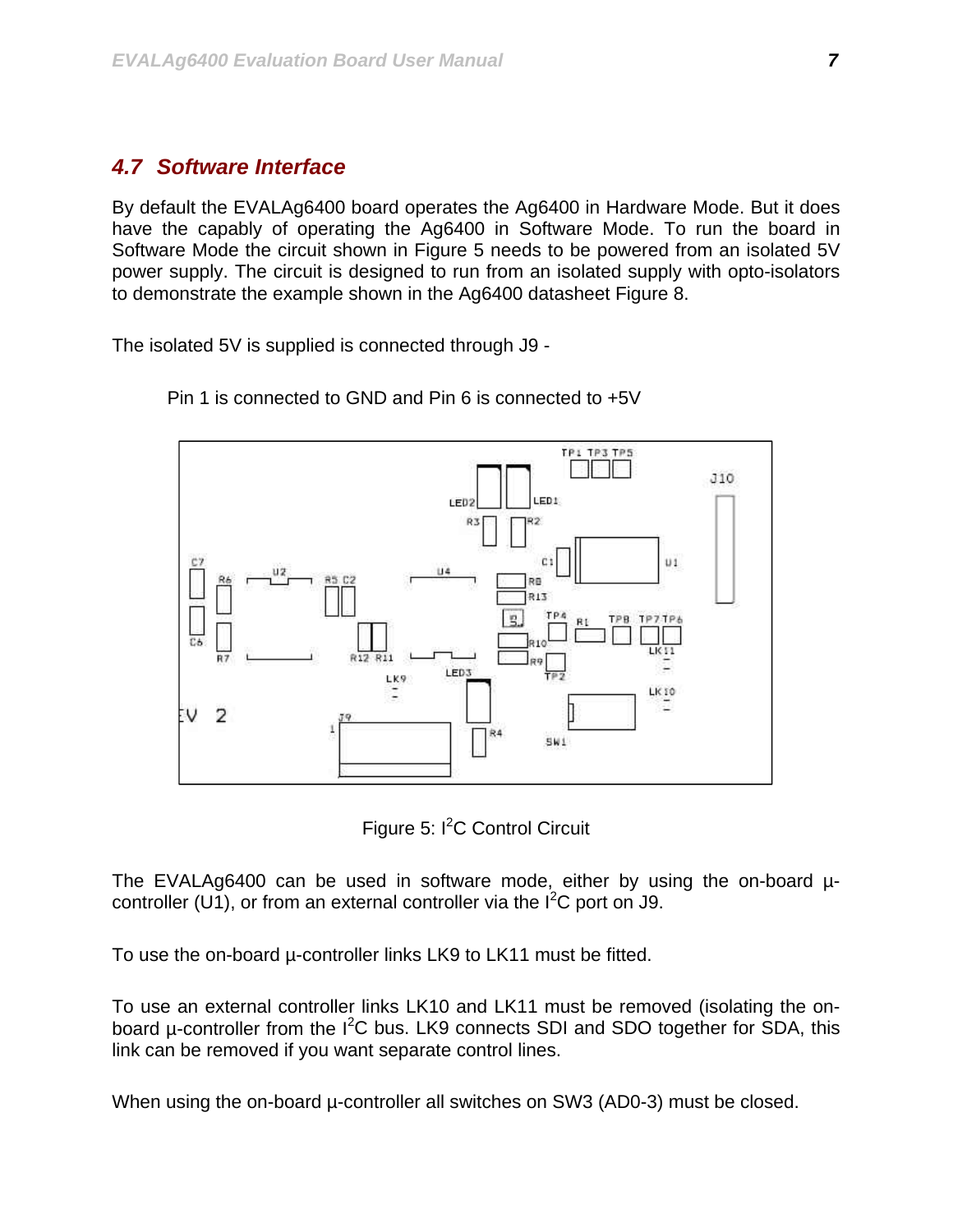### <span id="page-8-0"></span>**5 Equipment Required**

Figure 6 shows a simple set up using the EVALAg6400 board to power 4 x Ethernet Cameras.

The equipment required: -

- $\triangleright$  EVALAg6400
- ¾ Isolated -50V to -57V Power Supply (Optional 5V power supply for software mode)
- ¾ PC
- $\triangleright$  Switch
- ¾ Ethernet Cameras
- $\triangleright$  CAT5e cables



Figure 6: Basic set-up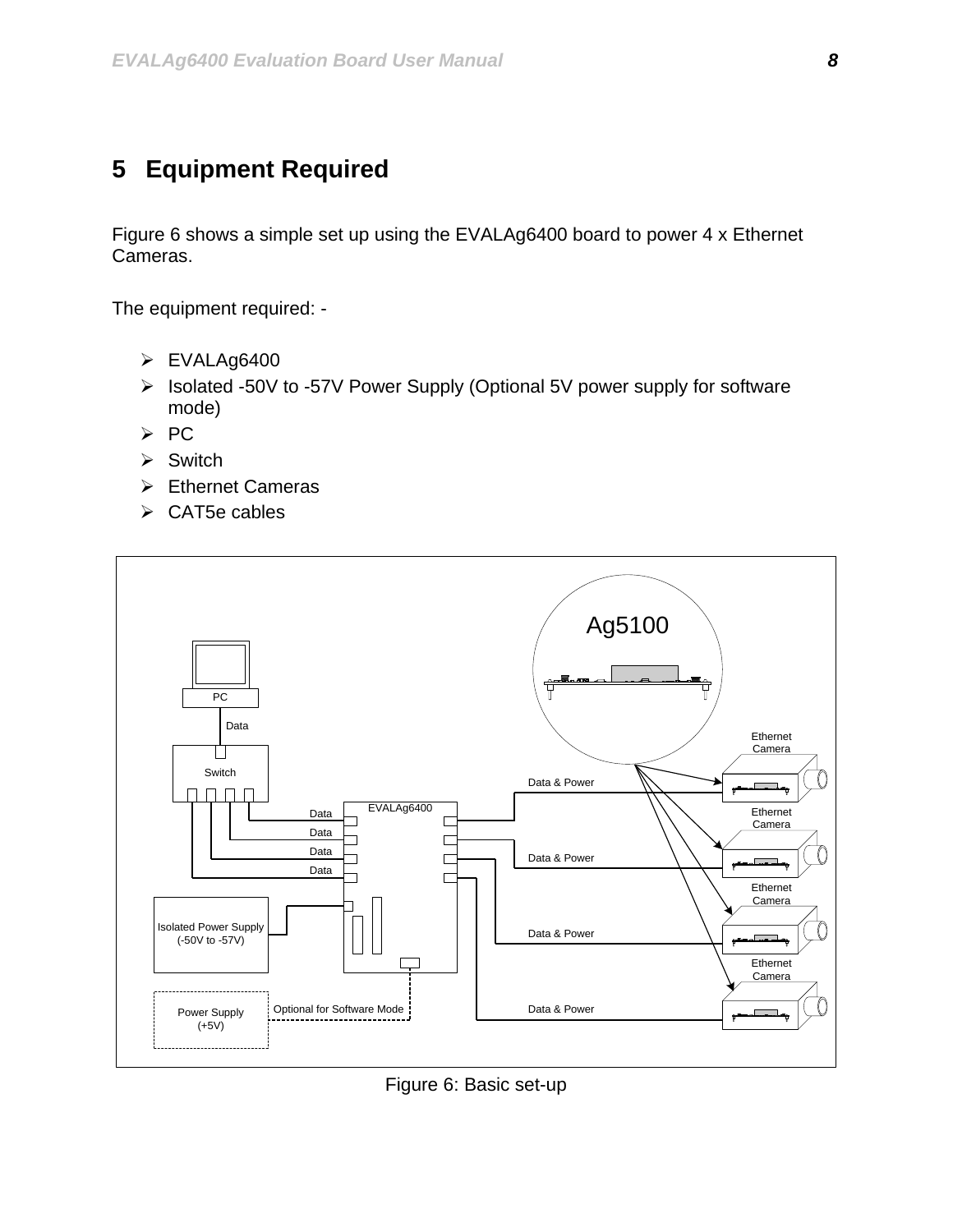#### <span id="page-9-0"></span>**6 Using the Board**

#### *6.1 Hardware Mode*

Using the set-up shown in Figure 6; data is connected to the EVALAg6400 board via a switch connected to a PC.

With the EVALAg6400 set in hardware mode (SW2 - MODE switch Closed), it will automatically detect equipment presenting a valid IEEE802.3at (or IEEE802.3af) signature (and classification) connected to an output port.

Upon completion of a valid signature (and classification) the EVALAg6400 board will add power to the data from the PC on that port. The corresponding LED on the EVALAg6400 board will illuminate when power is being applied to a port.

#### *6.2 Software Mode (on-board)*

Using the set-up shown in Figure 6; data is connected to the EVALAg6400 board via a switch connected to a PC.

With the EVALAg6400 set in software mode (SW2 - MODE switch Open), it is important that the mode is set before the Ag6400 is powered up.

The (optional) 5V supply can be connected before or after the main (-45V to -57V) supply is connected, it doesn't matter which.

When both supplies have been connected, pressing (and releasing) the push switch SW1 will enable the on-board  $\mu$ -controller.

The first operation will be to check the mode of the Ag6400: -

- If it is in software mode, then LED2 will be illuminated.
- If it is in hardware mode, then LED1 will be illuminated.

If it is in software mode the µ-controller will continually monitor the status of each output and respond accordingly.

If it is in hardware mode the u-controller will do nothing and the Ag6400 will be if full control of the outputs.